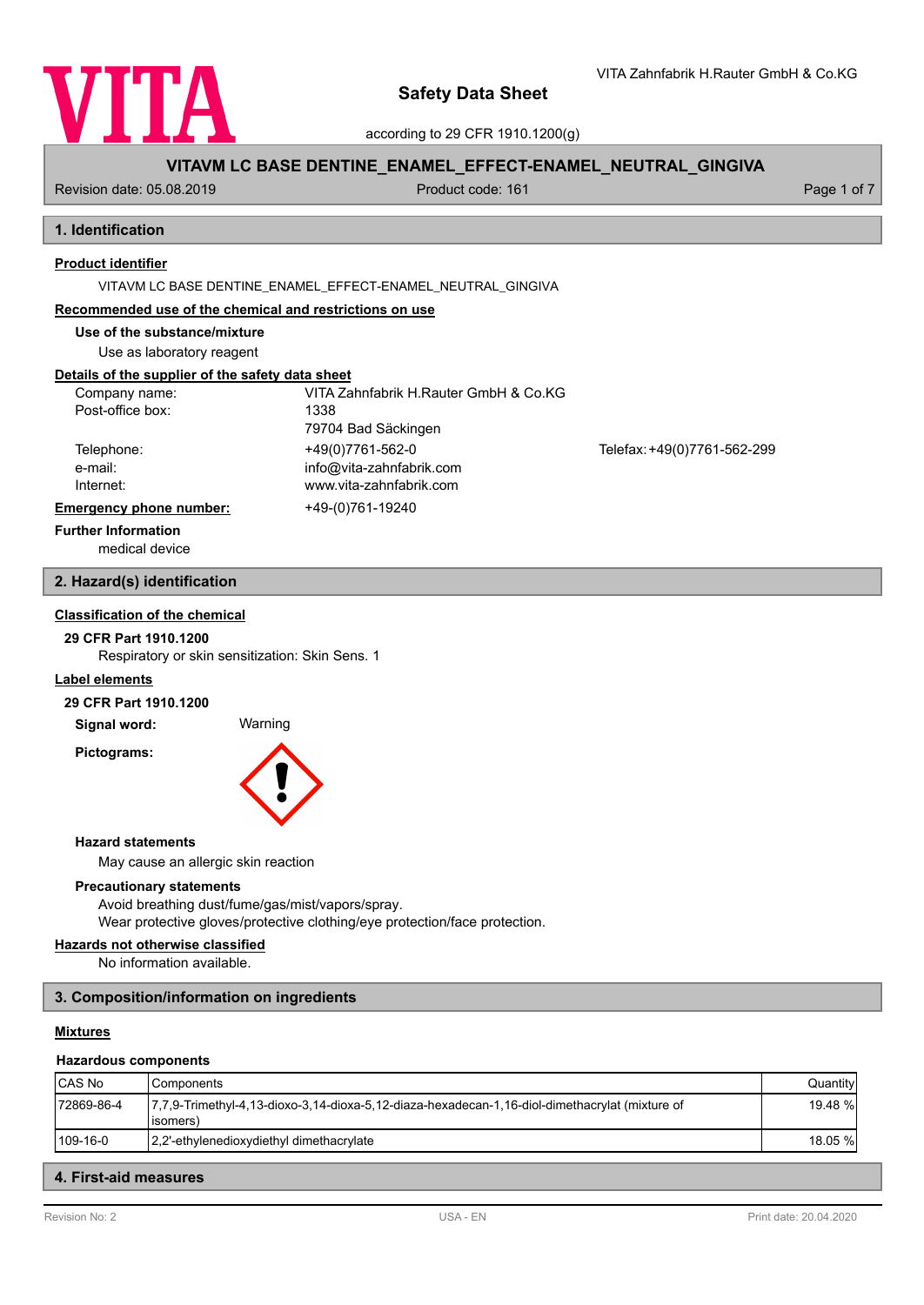

according to 29 CFR 1910.1200(g)

# **VITAVM LC BASE DENTINE\_ENAMEL\_EFFECT-ENAMEL\_NEUTRAL\_GINGIVA**

Revision date: 05.08.2019 **Product code: 161** Product code: 161 **Page 2 of 7** Page 2 of 7

## **Description of first aid measures**

#### **After inhalation**

Provide fresh air. When in doubt or if symptoms are observed, get medical advice.

### **After contact with skin**

After contact with skin, wash immediately with plenty of water and soap. Take off immediately all contaminated clothing and wash it before reuse. Medical treatment necessary. IF ON SKIN: Wash with plenty of soap and water.

# **After contact with eyes**

After contact with the eyes, rinse with water with the eyelids open for a sufficient length of time, then consult an ophthalmologist immediately.

#### **After ingestion**

Rinse mouth immediately and drink plenty of water.

#### **Most important symptoms and effects, both acute and delayed**

No information available.

#### **Indication of any immediate medical attention and special treatment needed**

Treat symptomatically.

#### **5. Fire-fighting measures**

#### **Extinguishing media**

#### **Suitable extinguishing media**

Co-ordinate fire-fighting measures to the fire surroundings.

# **Specific hazards arising from the chemical**

Non-flammable.

#### **Special protective equipment and precautions for fire-fighters**

Wear a self-contained breathing apparatus and chemical protective clothing. Full protection suit.

#### **Additional information**

Supress gases/vapours/mists with water spray jet. Collect contaminated fire extinguishing water separately. Do not allow entering drains or surface water.

#### **6. Accidental release measures**

#### **Personal precautions, protective equipment and emergency procedures**

Provide adequate ventilation. Do not breathe gas/fume/vapour/spray. Avoid contact with skin, eyes and clothes. Use personal protection equipment.

#### **Environmental precautions**

Do not allow to enter into surface water or drains.

#### **Methods and material for containment and cleaning up**

Take up mechanically. Treat the recovered material as prescribed in the section on waste disposal.

## **Reference to other sections**

Safe handling: see section 7 Personal protection equipment (PPE): see section 8 Disposal: see section 13

## **7. Handling and storage**

## **Precautions for safe handling**

#### **Advice on safe handling**

No special measures are necessary.

### **Advice on protection against fire and explosion**

No special fire protection measures are necessary.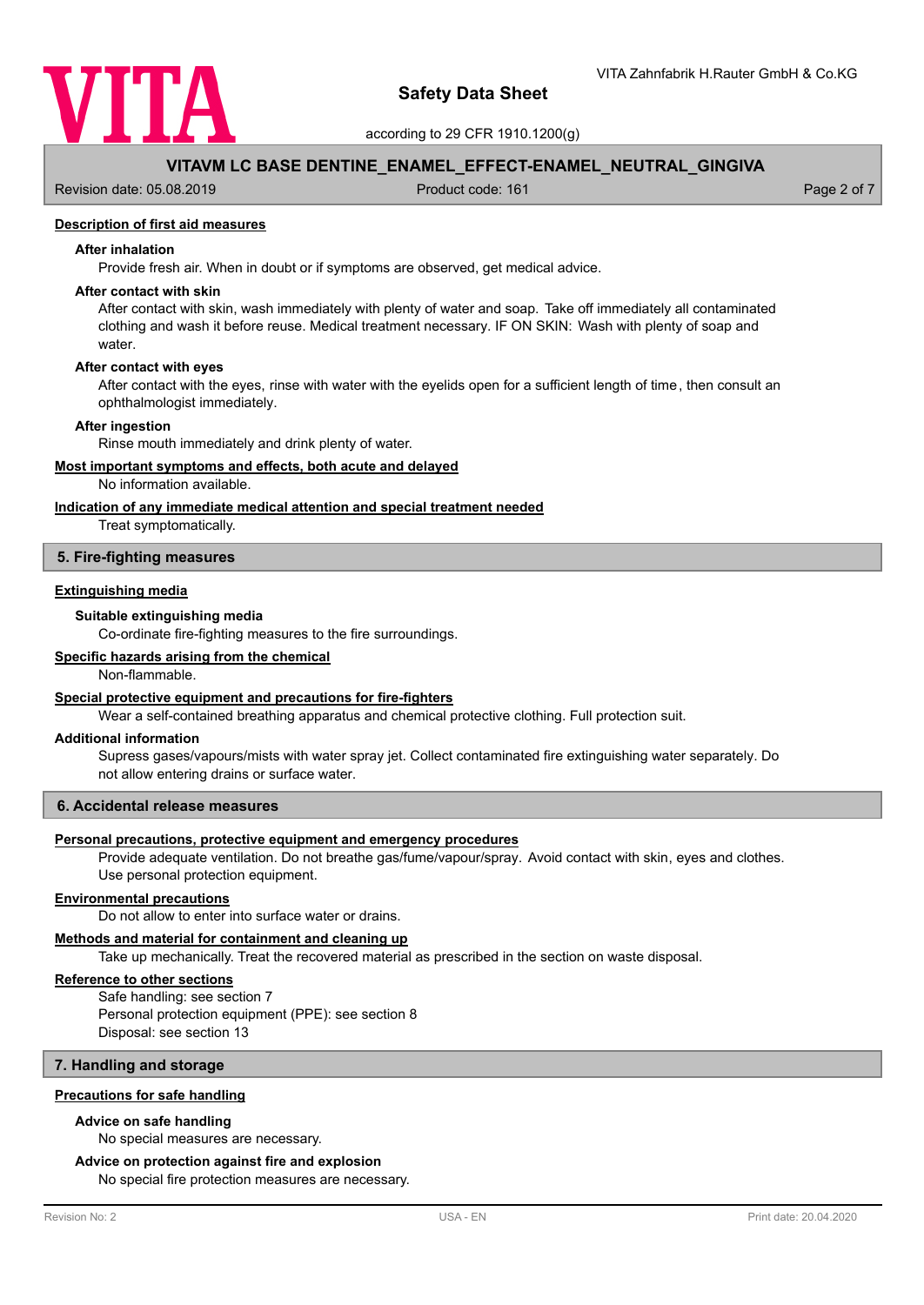

according to 29 CFR 1910.1200(g)

# **VITAVM LC BASE DENTINE\_ENAMEL\_EFFECT-ENAMEL\_NEUTRAL\_GINGIVA**

Revision date: 05.08.2019 **Product code: 161** Product code: 161 **Page 3 of 7** Page 3 of 7

## **Conditions for safe storage, including any incompatibilities**

### **Requirements for storage rooms and vessels**

Keep container tightly closed.

#### **Hints on joint storage**

No special measures are necessary.

## **8. Exposure controls/personal protection**

#### **Control parameters**

#### **Exposure controls**





#### **Protective and hygiene measures**

Remove contaminated, saturated clothing immediately. Draw up and observe skin protection programme. Wash hands and face before breaks and after work and take a shower if necessary . When using do not eat, drink, smoke, sniff.

#### **Eye/face protection**

Suitable eye protection: goggles.

#### **Hand protection**

When handling with chemical substances, protective gloves must be worn with the CE-label including the four control digits. The quality of the protective gloves resistant to chemicals must be chosen as a function of the specific working place concentration and quantity of hazardous substances. For special purposes, it is recommended to check the resistance to chemicals of the protective gloves mentioned above together with the supplier of these gloves. Recommended glove articles KCL Dermatril P Breakthrough time (maximum wearing time) 10 min NBR (Nitrile rubber)

#### **Skin protection**

Use of protective clothing.

### **Respiratory protection**

Provide adequate ventilation as well as local exhaustion at critical locations. Technical ventilation of workplace

#### **9. Physical and chemical properties**

## **Information on basic physical and chemical properties**

| Physical state:                          |                |                |
|------------------------------------------|----------------|----------------|
| Color:                                   |                |                |
| Odor:                                    | characteristic |                |
| pH-Value:                                |                | not determined |
| Changes in the physical state            |                |                |
| Melting point/freezing point:            |                | not determined |
| Initial boiling point and boiling range: |                | 139 °C         |
| Flash point:                             |                | 151 °C         |
| Flammability                             |                |                |
| Solid:                                   |                | not determined |
| Gas:                                     |                | not applicable |
| <b>Explosive properties</b>              |                |                |
|                                          |                |                |

The product is not: Explosive.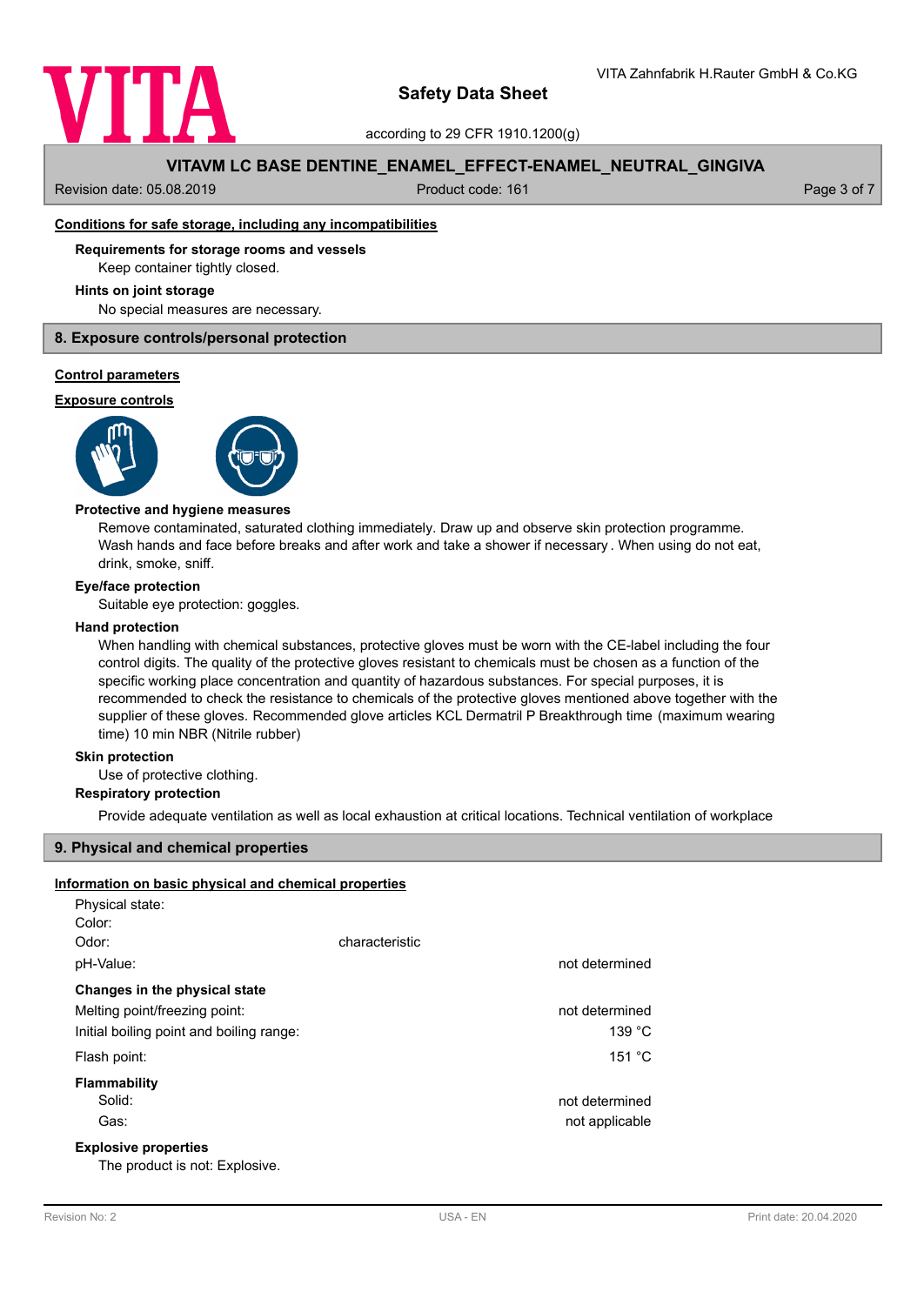

according to 29 CFR 1910.1200(g)

# **VITAVM LC BASE DENTINE\_ENAMEL\_EFFECT-ENAMEL\_NEUTRAL\_GINGIVA** Revision date: 05.08.2019 **Product code: 161** Product code: 161 **Page 4 of 7** Page 4 of 7 Lower explosion limits:  $\qquad \qquad \qquad$  not determined Upper explosion limits:  $\blacksquare$ **Auto-ignition temperature** Solid: **not determined** and the solid: **not determined** and the solid: **not determined** and the solid: **not determined** and the solid: **not determined** and the solid: **not determined** and the solid: **note** that the solid: Gas: contract the contract of the contract of the contract of the contract of the contract of the contract of the contract of the contract of the contract of the contract of the contract of the contract of the contract of Decomposition temperature: not determined Not oxidising. **Oxidizing properties** Vapor pressure: <=1100 hPa (at 50 °C) Density: **not determined**  $\blacksquare$ Water solubility: No water solubility: No water solubility: No water solubility: **Solubility in other solvents** not determined Partition coefficient: not determined Vapor density: not determined Evaporation rate: not determined **Other information** Solid content: 59,1 %

# **10. Stability and reactivity**

#### **Reactivity**

No hazardous reaction when handled and stored according to provisions.

#### **Chemical stability**

The product is stable under storage at normal ambient temperatures.

## **Possibility of hazardous reactions**

No known hazardous reactions.

#### **Conditions to avoid**

none/none

## **Incompatible materials**

No information available.

#### **Hazardous decomposition products**

No known hazardous decomposition products.

# **11. Toxicological information**

# **Information on toxicological effects**

#### **Acute toxicity**

Based on available data, the classification criteria are not met.

#### **Irritation and corrosivity**

Based on available data, the classification criteria are not met.

#### **Sensitizing effects**

May cause an allergic skin reaction (7,7,9-Trimethyl-4,13-dioxo-3,14-dioxa-5,12-diaza-hexadecan-1,16-diol-dimethacrylat (mixture of isomers); 2,2'-ethylenedioxydiethyl dimethacrylate)

## **Carcinogenic/mutagenic/toxic effects for reproduction**

Based on available data, the classification criteria are not met.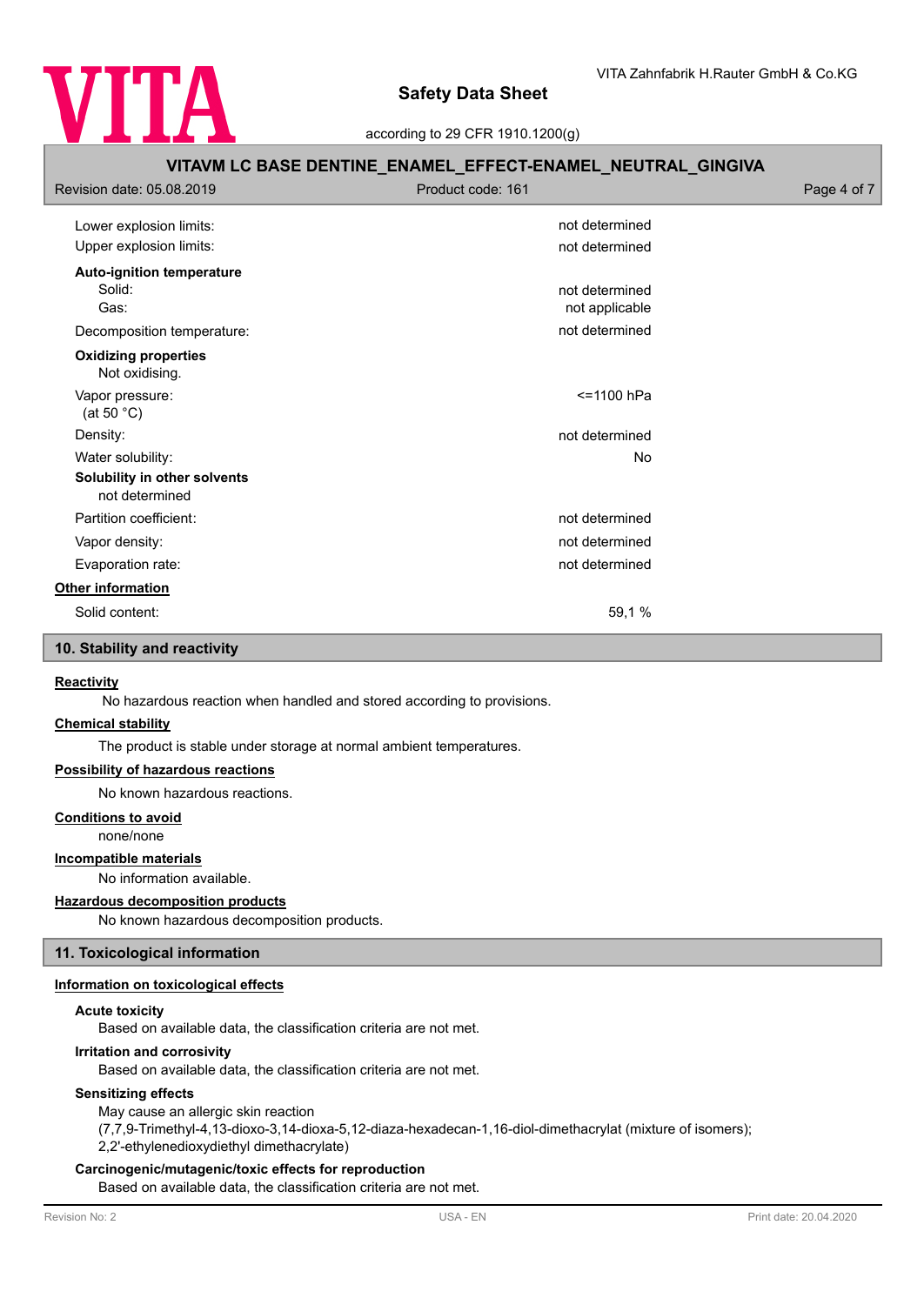

according to 29 CFR 1910.1200(g)

# **VITAVM LC BASE DENTINE\_ENAMEL\_EFFECT-ENAMEL\_NEUTRAL\_GINGIVA**

Revision date: 05.08.2019 **Product code: 161** Product code: 161 **Page 5 of 7** Page 5 of 7

### **Specific target organ toxicity (STOT) - single exposure**

Based on available data, the classification criteria are not met.

## **Specific target organ toxicity (STOT) - repeated exposure**

Based on available data, the classification criteria are not met.

| Carcinogenicity (OSHA): | No ingredient of this mixture is listed. |
|-------------------------|------------------------------------------|
| Carcinogenicity (IARC): | No ingredient of this mixture is listed. |

Carcinogenicity (NTP): No ingredient of this mixture is listed.

**Aspiration hazard**

Based on available data, the classification criteria are not met.

# **Additional information on tests**

The mixture is classified as hazardous according to regulation (EC) No 1272/2008 [CLP].

### **12. Ecological information**

#### **Ecotoxicity**

The product is not: Ecotoxic.

# **Persistence and degradability**

The product has not been tested.

# **Bioaccumulative potential**

The product has not been tested.

## **Mobility in soil**

The product has not been tested.

# **Other adverse effects**

No information available.

#### **Further information**

Do not allow to enter into surface water or drains. Do not allow to enter into soil/subsoil.

## **13. Disposal considerations**

### **Waste treatment methods**

### **Disposal recommendations**

Do not allow to enter into surface water or drains. Do not allow to enter into soil/subsoil. Dispose of waste according to applicable legislation.

#### **Contaminated packaging**

Handle contaminated packages in the same way as the substance itself.

#### **14. Transport information**

#### **Marine transport (IMDG)**

| UN number:                       | No dangerous good in sense of this transport regulation. |
|----------------------------------|----------------------------------------------------------|
| UN proper shipping name:         | No dangerous good in sense of this transport regulation. |
| Transport hazard class(es):      | No dangerous good in sense of this transport regulation. |
| Packing group:                   | No dangerous good in sense of this transport regulation. |
| Air transport (ICAO-TI/IATA-DGR) |                                                          |
| UN number:                       | No dangerous good in sense of this transport regulation. |
| UN proper shipping name:         | No dangerous good in sense of this transport regulation. |
| Transport hazard class(es):      | No dangerous good in sense of this transport regulation. |
| Packing group:                   | No dangerous good in sense of this transport regulation. |
| <b>Environmental hazards</b>     |                                                          |
| ENVIRONMENTALLY HAZARDOUS:       | no                                                       |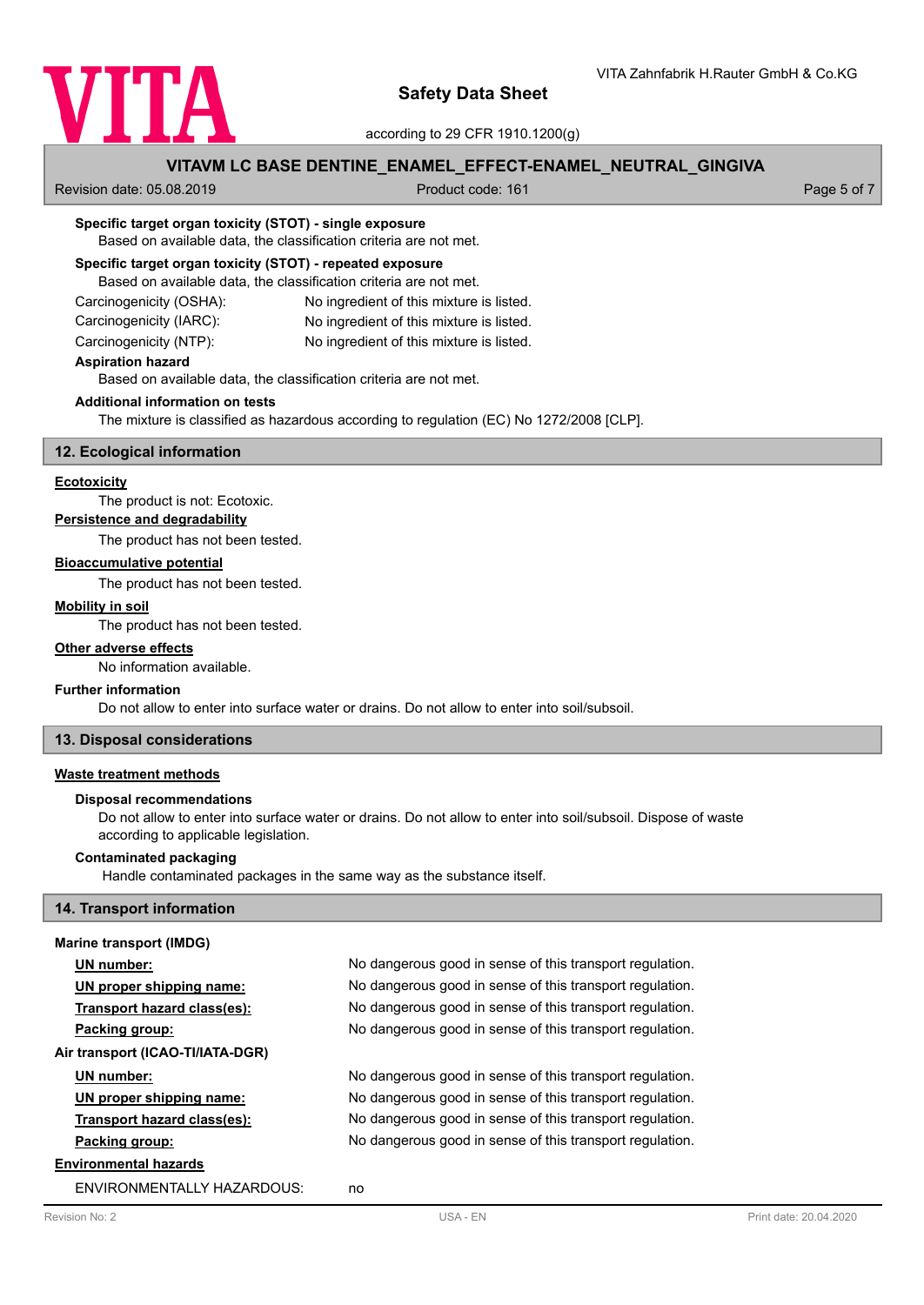

according to 29 CFR 1910.1200(g)

# **VITAVM LC BASE DENTINE\_ENAMEL\_EFFECT-ENAMEL\_NEUTRAL\_GINGIVA**

Revision date: 05.08.2019 **Product code: 161** Product code: 161 **Page 6 of 7** Page 6 of 7

# **Special precautions for user**

No information available.

#### **Transport in bulk according to Annex II of MARPOL 73/78 and the IBC Code**

not applicable

## **15. Regulatory information**

## **U.S. Regulations**

#### **National regulatory information**

SARA Section 311/312 Hazards:

7,7,9-Trimethyl-4,13-dioxo-3,14-dioxa-5,12-diaza-hexadecan-1,16-diol-dimethacrylat (mixture of isomers)

(72869-86-4): Immediate (acute) health hazard

2,2'-ethylenedioxydiethyl dimethacrylate (109-16-0): Immediate (acute) health hazard

### **State Regulations**

#### **Safe Drinking Water and Toxic Enforcement Act of 1986 (Proposition 65, State of California)**

This product can not expose you to chemicals known to the State of California to cause cancer, birth defects or other reproductive harm.

| 16. Other information |  |
|-----------------------|--|
|-----------------------|--|

| Revision date: | 05.08.2019 |
|----------------|------------|
| Revision No:   |            |

#### **Abbreviations and acronyms**

ADR: Accord européen sur le transport des marchandises dangereuses par Route (European Agreement concerning the International Carriage of Dangerous Goods by Road ) IMDG: International Maritime Code for Dangerous Goods IATA: International Air Transport Association GHS: Globally Harmonized System of Classification and Labelling of Chemicals EINECS: European Inventory of Existing Commercial Chemical Substances ELINCS: European List of Notified Chemical Substances CAS: Chemical Abstracts Service LC50: Lethal concentration, 50% LD50: Lethal dose, 50% CLP: Classification, labelling and Packaging REACH: Registration, Evaluation and Authorization of Chemicals GHS: Globally Harmonised System of Classification, Labelling and Packaging of Chemicals UN: United Nations DNEL: Derived No Effect Level DMEL: Derived Minimal Effect Level PNEC: Predicted No Effect Concentration ATE: Acute toxicity estimate LL50: Lethal loading, 50% EL50: Effect loading, 50% EC50: Effective Concentration 50% ErC50: Effective Concentration 50%, growth rate NOEC: No Observed Effect Concentration BCF: Bio-concentration factor PBT: persistent, bioaccumulative, toxic vPvB: very persistent, very bioaccumulative RID: Regulations concerning the international carriage of dangerous goods by rail ADN: European Agreement concerning the International Carriage of Dangerous Goods by Inland Waterways (Accord européen relatif au transport international des marchandises dangereuses par voies de navigation intérieures) EmS: Emergency Schedules